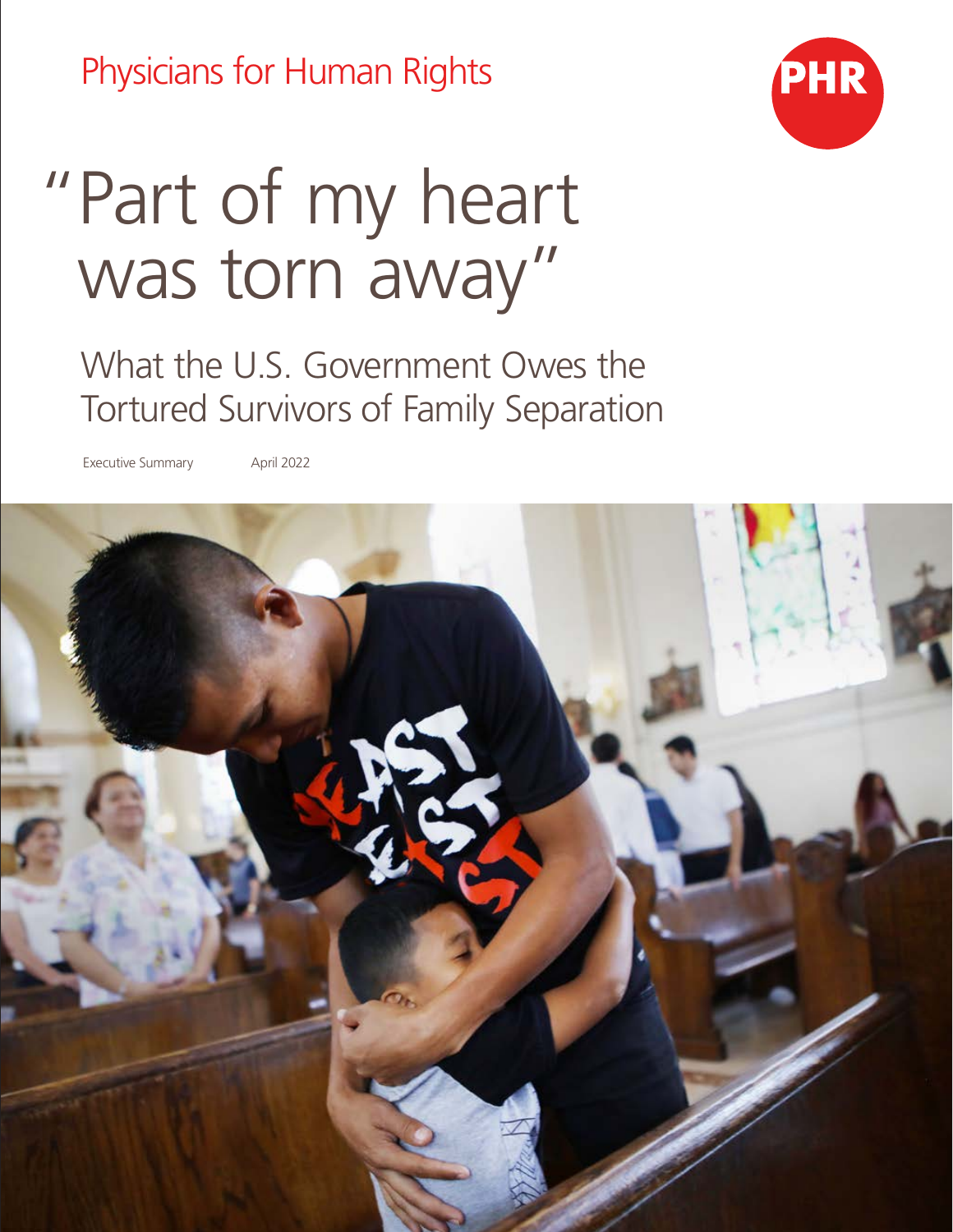

When Maria and her six-year-old daughter, Adelaida, sought asylum in the United States after fleeing threats of gang violence and murder in Central America, they thought they had reached a safe haven. Instead, they were met with cruelty, deception, and torture at the hands of U.S. immigration officials.

Upon processing at the U.S. border, Maria was informed that she would be separated from her daughter. She watched, horrorstruck and helpless, as the officer peeled Adelaida from her grasp and dragged her away. For 10 days, Maria was denied information about her child's whereabouts.

Maria eventually learned that Adelaida was living in foster care in a distant city and later released to a relative in another state. After seven months in detention, Maria was advised to request voluntary deportation to avoid further imprisonment. Trusting the attorneys, she returned to Central America alone, thousands of miles from her child and once again at risk of the violence she had fled.

Deeply traumatized and afraid, Maria lost 86 pounds. She tried two more times to cross the border in order to be with her daughter, but she was deported both times. In May 2021, Maria received humanitarian parole and, four years after their separation, she and Adelaida were finally reunited in the United States. Though she is happy that they are together, Maria still suffers from post-traumatic stress disorder, recurrent nightmares, and suicidal ideation – impacts of her experiences in Central America, her time in U.S. detention, and Adelaida's separation and forced disappearance by officers of the United States. And, because humanitarian parole is not a permanent legal status, Maria also lives with the constant fear that she will be separated from her daughter once again.

*Cover: A Honduran father and his six-year-old son, who were separated for 85 days after they crossed into the United States in 2018. Photo: Mario Tama/Getty Images*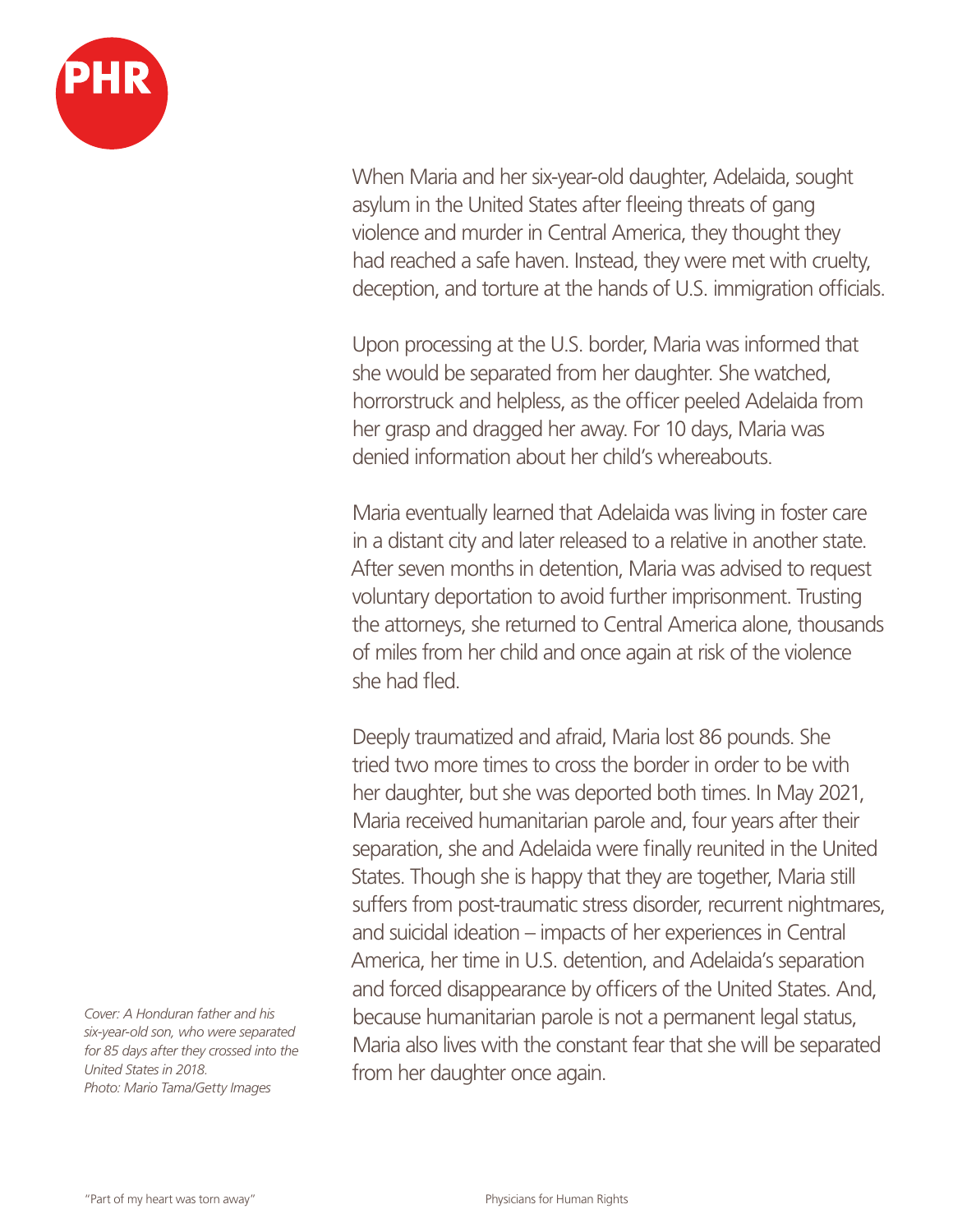### Executive Summary

When the news broke in 2018 that the U.S. government was forcibly separating thousands of parents and children as young as infants at the U.S.-Mexico border, nationwide outcry ensued due to the evident trauma caused by the separations. Physicians for Human Rights (PHR) found that the cases of forcible family separation by the U.S. government that we documented constituted torture. PHR's torture finding was cited by the Biden campaign during the 2020 U.S. presidential election. However, as the election passed, uproar and outrage around family separation abated, but parents and children who were eventually reunited struggle to recover from severe psychological effects of the trauma they endured. Parents who were deported and separated from their children for three or even four years continued to suffer and wait in desperation for the moment when they could be with their children again.

This study documents the longer-term psychological impact of this inhumane policy of forced separation on parents who were deported by the United States government, most of them separated from their children for three to four years. The persistent and damaging psychological effects documented by PHR call out for acknowledgement, accountability, redress, and rehabilitation. This study also seeks to make visible the desires of the parents who were interviewed regarding means of redress owed to them by the U.S. government. In the context of a broad discussion about redress, it is essential that the views of affected communities be directly incorporated into research and policy recommendations.

*Above: A six-year-old boy, who was separated for three months from his mother when she was deported after they entered the United States, is reunited with his family in Guatemala in August 2018. Photo: John Moore/Getty Images*

Parents who were deported and separated from their children for three or even four years continued to suffer and wait in desperation for the moment when they could be with their children again.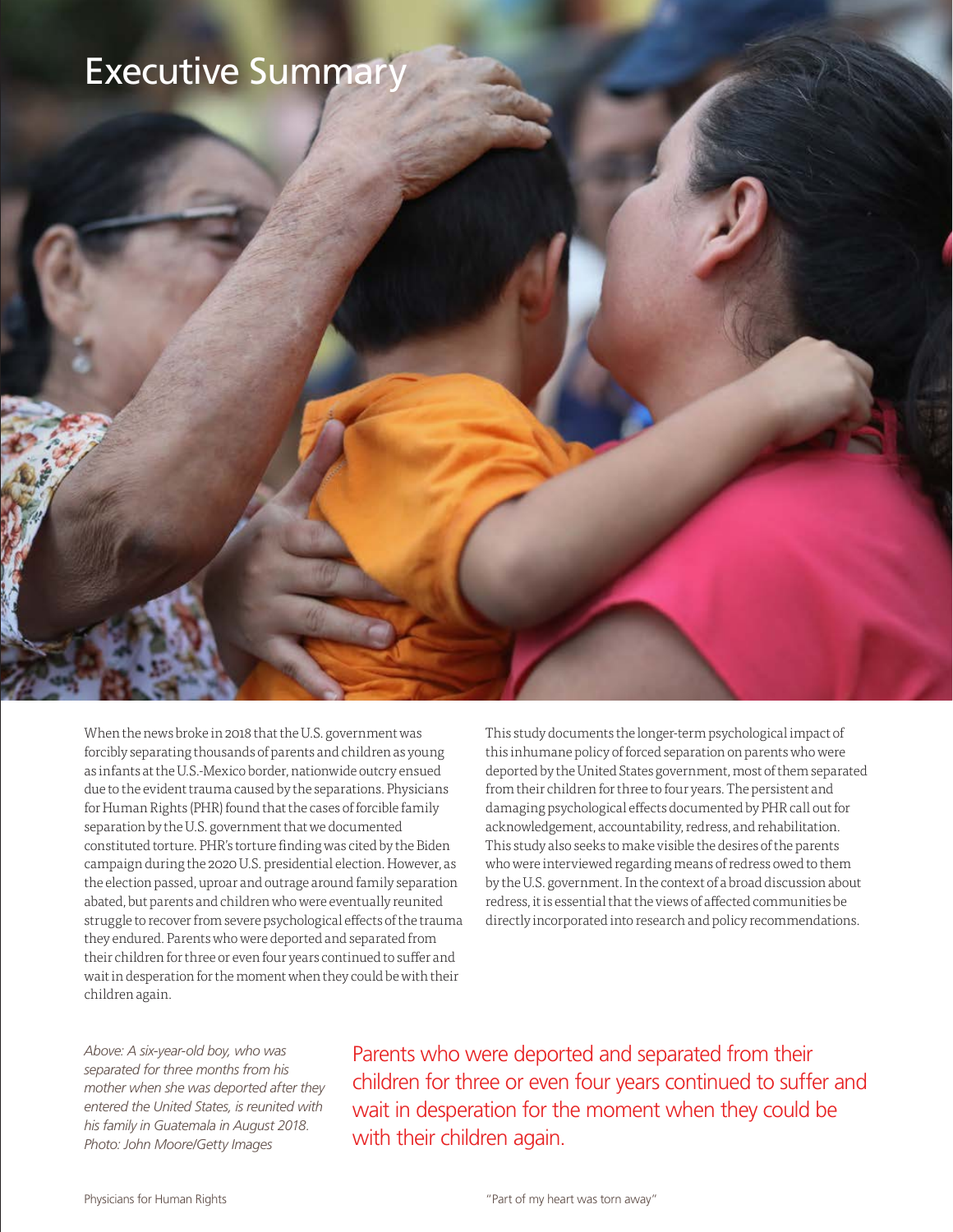In virtually every case encountered, PHR's expert evaluators noted that the trauma suffered by the parents and the children warranted further intervention and ongoing therapeutic support.

PHR researchers conducted a content analysis of 13 psychological evaluations by PHR-affiliated expert clinicians who interviewed parents deported after being forcibly separated from their children by the U.S. government in conjunction with the "Zero Tolerance" policy. These forensic evaluations are conducted in accordance with the principles and methods of the *UN Manual on the Effective Investigation and Documentation of Torture and Other Cruel, Inhuman or Degrading Treatment or Punishment* (known as the "Istanbul Protocol"). The parents were all clients of a collaborating partner, Al Otro Lado, a civil society organization based in Tijuana, Mexico that provides legal representation to refugees, asylum seekers, and other migrants. At the end of the evaluation interview, the clinicians asked a few additional questions concerning parents' wishes regarding accountability and redress.

### "I don't know if I will ever be able to recover from what I have experienced."

*A mother separated from her child by U.S. immigration officials*

According to the affidavits reviewed by PHR, all 13 parents interviewed had arrived with their families to seek asylum in the United States and were forcibly separated from their children, almost all in unexpected and chaotic ways. U.S. immigration officials conducted the separations in a brusque and cold manner, and did not offer information about the reason for the separation or the process, causing great distress to both parents and children. In 10 out of 13 cases, parents describe not being given proper information, or any information at all, about why they were being separated, where their children would be taken, or for how long. In all but one case, the government initially failed to provide information to parents about where their children were, for weeks or even up to two months. Most of the parents were deported to dangerous situations. Over half of the parents (7 out of 13) reported that they continue to live in constant fear of persecution and hiding from gangs or cartels who threatened them before.

Although in most cases the separation had taken place several years before, the parents' despair was evident in the reporting of current symptoms at the time of the PHR evaluation. Almost universally, parents noted continued disturbances in sleep, nightmares, loss of appetite, loss of interest, fear for the future, constant worry, hopelessness, and loss of the ability to concentrate. One mother said, "I don't know if I will ever be able to recover from what I have experienced."

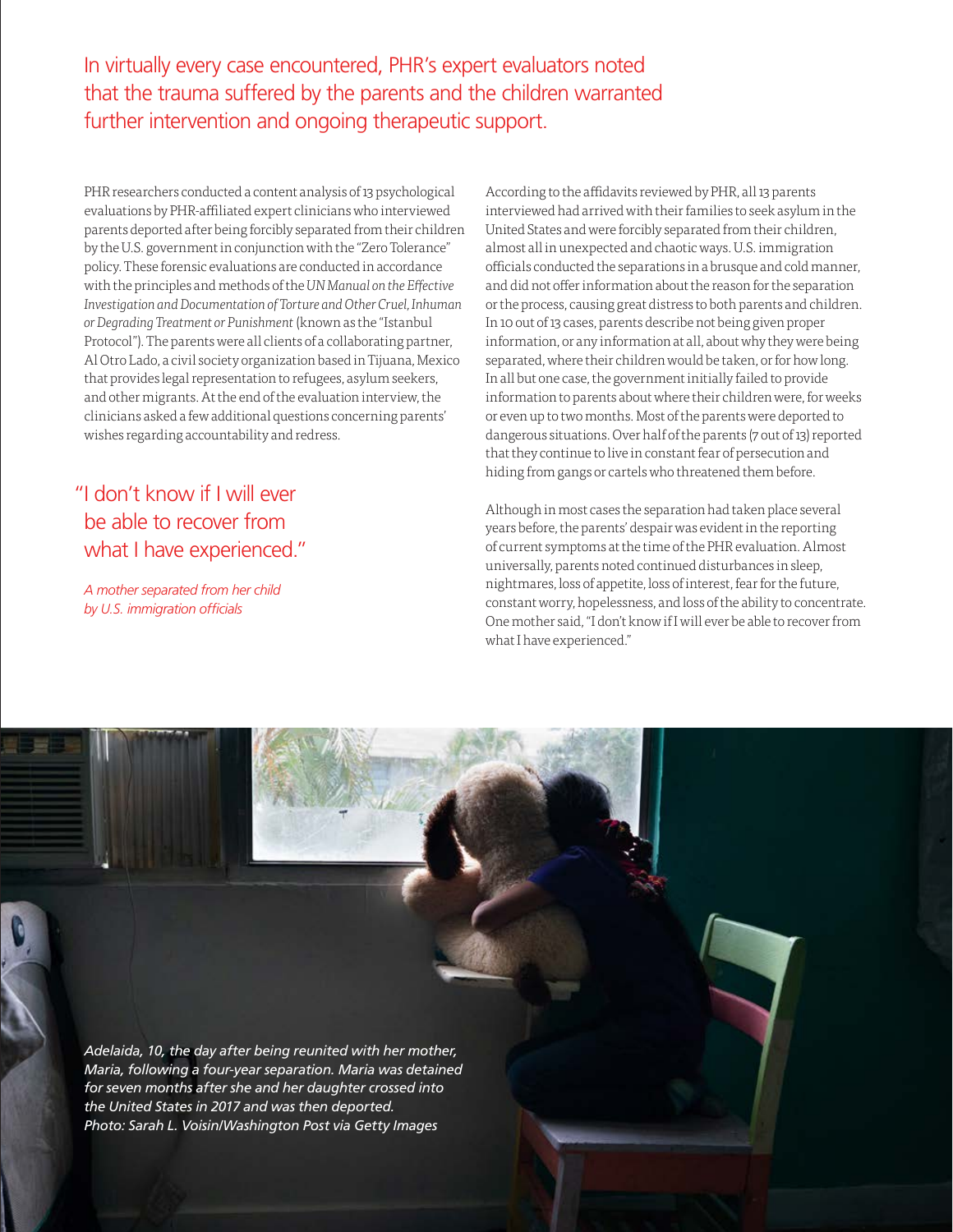Parents called for a formal public apology by the government, an investigation, financial compensation and funding for rehabilitation, legal reforms, and, importantly, permanent immigration status in the United States, to ensure they would not be separated from their children again.



*A U.S. immigration official checks the documents of an Ecuadorian woman and her daughter after they crossed the border into Texas in September 2019. Photo: John Moore/Getty Images*

Almost all of the affidavits documented a diagnosis of posttraumatic stress disorder (PTSD) (11/13), which means that their symptoms persisted for more than a month and continue to interfere with their daily life, while the remaining two parents displayed symptoms of PTSD just below the clinical level. Other diagnoses, according to PHR clinicians, included: major depressive disorder (10/13), generalized anxiety disorder (5/13), trauma related disorder (1), and adjustment disorder with mixed anxiety and depressed mood (1). Indications that the forced separation event played a significant role in mental health outcomes included symptoms directly related to the separation event, such as nightmares and flashbacks about the separation event, crying or other forms of distress when describing the separation or talking about their children, or being triggered by related stimuli. Many parents subjectively described the separation event as the worst thing they had ever experienced, even compared with other severe forms of trauma, such as assault. In virtually every case encountered, PHR's expert evaluators noted that the trauma suffered by the parents and the children warranted further intervention and ongoing therapeutic support, because the events were causing "significant distress" and ongoing functional impairment.

As in the 26 cases documented in PHR's 2020 report on family separation, PHR concludes that each of the 13 cases documented for this study constituted torture and temporary enforced disappearance. In response to these U.S. government abuses and subsequent psychological effects, parents called for a formal public apology by the government, an investigation such as a truth commission, financial compensation and funding for rehabilitation expenses, legal reforms to prevent repetition, and, importantly, permanent immigration status in the United States, to ensure that they would not be separated from their children again. These measures are all strongly supported in international human rights law, which requires states that inflict torture to ensure prompt and effective remedies for victims and survivors. Reparation is not a policy choice; it is the fulfilment of the U.S. government's obligation owed to victims as a result of its unlawful breach of international and domestic law. International treaties ratified by the United States require that states provide remedy, rehabilitation, and redress to survivors of torture and enforced disappearance and to their affected family members.

For the full report, go to phr.org/deported-parents